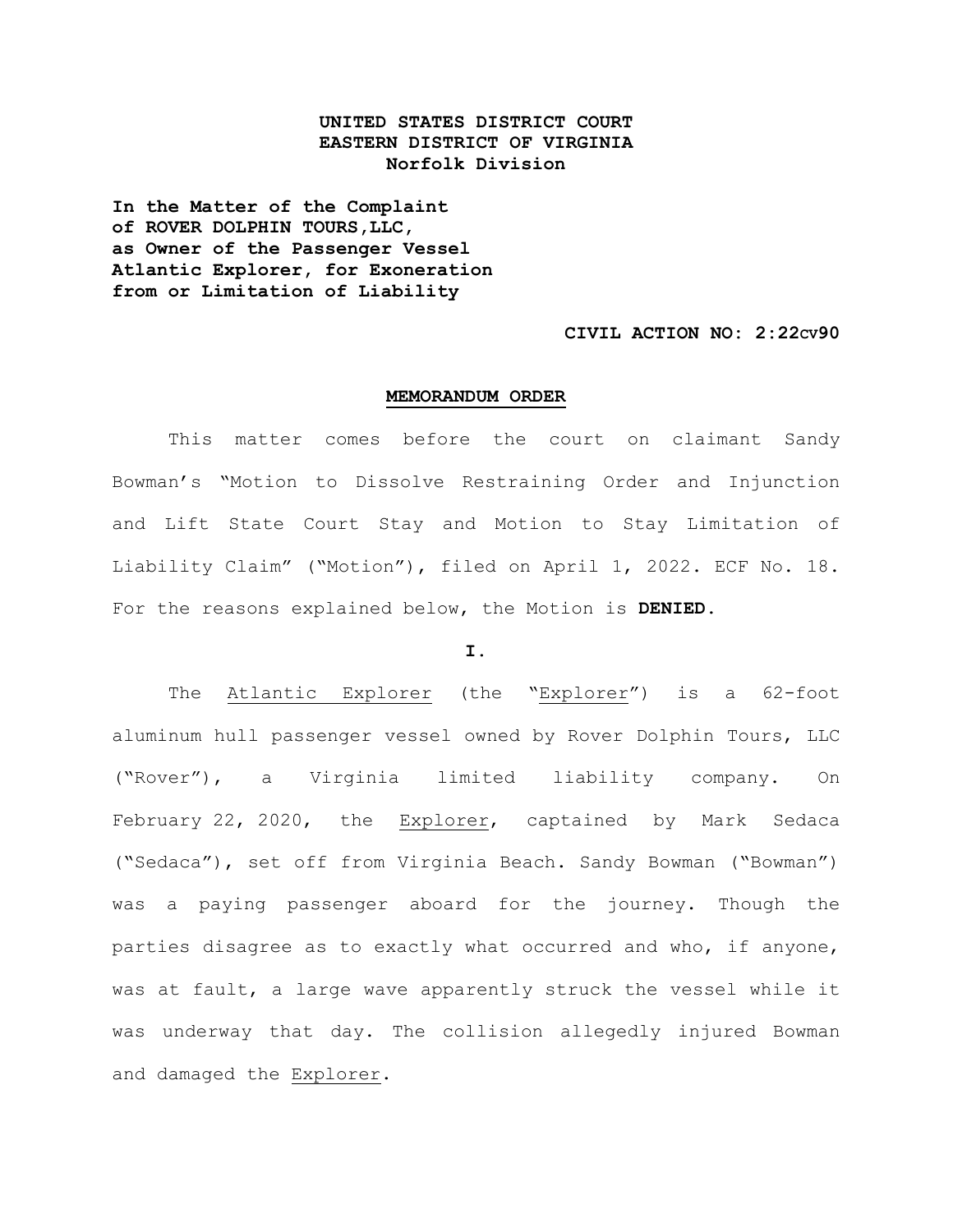On January 31, 2022, Bowman filed a complaint against both Rover and Sedaca in the Circuit Court for the City of Virginia Beach. She demands \$3,000,000 for her personal injuries allegedly sustained due to the "defendants' negligence and statutory violations" during the February 22, 2020, voyage. ECF No. 1 Ex. A. There is no indication that Bowman subsequently limited her demand for damages to a lesser sum.

Once Bowman initiated her suit in state court, Rover filed a limitation complaint in this court pursuant to the Limitation of Liability Act, 46 U.S.C. § 30501 et seq., on March 1, 2022. ECF No. 1. Rover also sought an injunction restraining commencement or prosecution of suits related to the February 2020 incident. Id. at 3-4. On March 2, 2022, the court entered an Order issuing such an injunction, and directing those with potential claims stemming from the incident to file them with this court prior to April 1, 2022. ECF No. 10 at 1-2. Sedaca filed his Answer and Claim on March 28, 2022, asserting rights to indemnification and contribution from Rover for any judgment against him relating to the incident. ECF No. 13. Bowman filed her claim to the limitation fund under protest on April 1, 2022, based on theories mirrored in her state court complaint. ECF No. 15.

The same day, Bowman filed the instant Motion, asking the court to enter an order (1) dissolving the injunction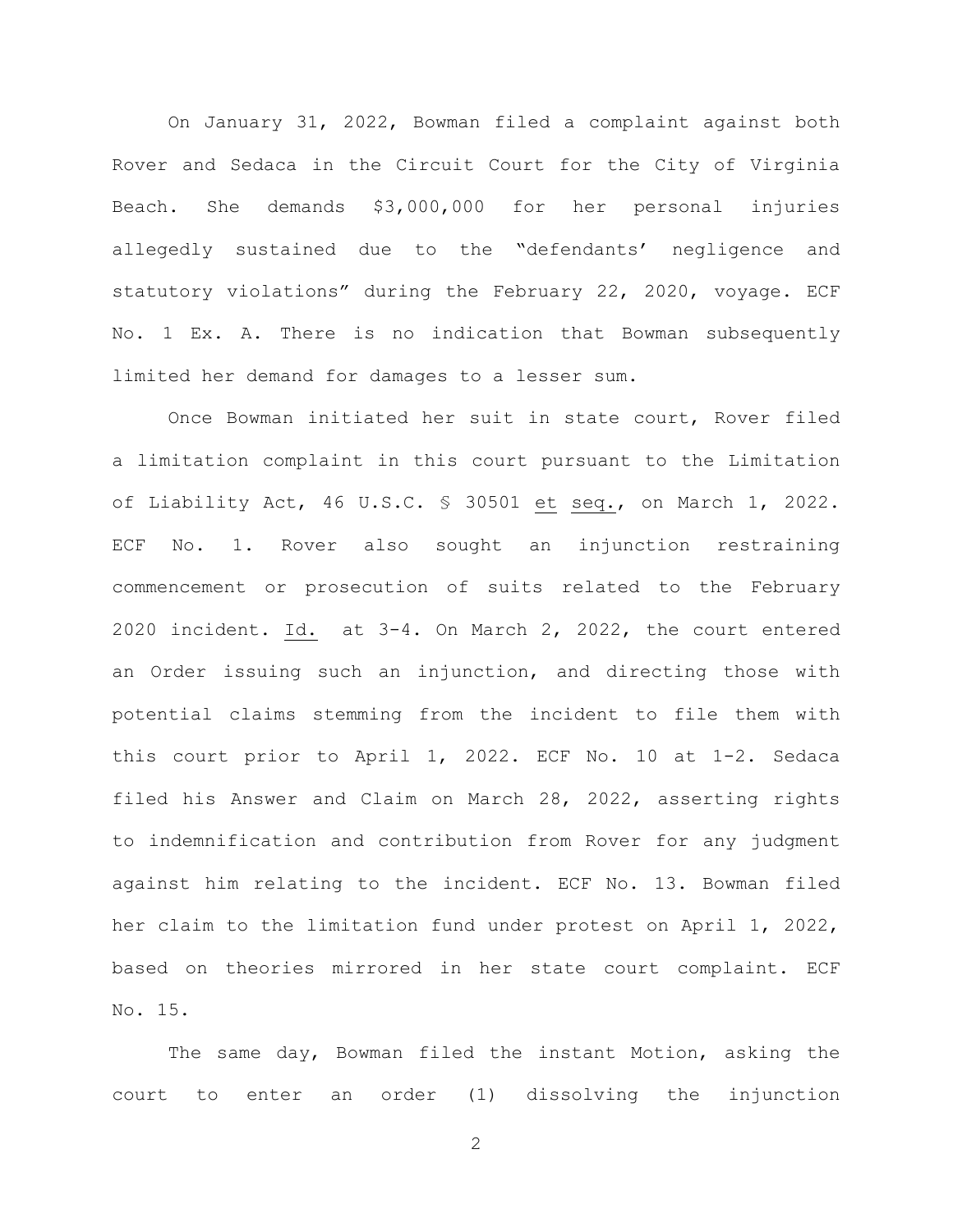restraining state court proceedings, (2) staying the limitation proceeding while retaining exclusive jurisdiction over the limitation issues, and (3) allowing Bowman to prosecute her claims in state court. ECF No. 18. In support of her Motion, Bowman also submitted stipulations purporting to safeguard Rover's right to limitation, should the court permit her state court case to proceed. See ECF No. 16. Rover and Sedaca filed Memoranda in Opposition on April 14 and 15, 2022, respectively. ECF Nos. 20, 21. Bowman did not reply. Sedaca has not joined Bowman's stipulations, and submits that he opposes dissolution of the concursus. ECF No. 21 at 3. Having been fully briefed, the Motion is now ripe for disposition.<sup>[1](#page-2-0)</sup>

## **II.**

The relevant jurisdictional statute provides that "district courts shall have original jurisdiction, exclusive of the courts of the States, of . . . [a]ny civil case of admiralty or maritime jurisdiction, saving to suitors in all cases all other remedies to which they are otherwise entitled." 28 U.S.C. § 1333(1) (emphasis added). "The 'saving to suitors' clause of 28 U.S.C. § 1333(1) is understood to preserve, inter alia, a plaintiff's choice to pursue [her] maritime claims in state

<span id="page-2-0"></span><sup>1</sup> A hearing is unnecessary as the parties' submissions adequately present the issues and additional argument would not aid the decisional process. See Fed. R. Civ. P. 78; Local Civ.  $R. 7(J).$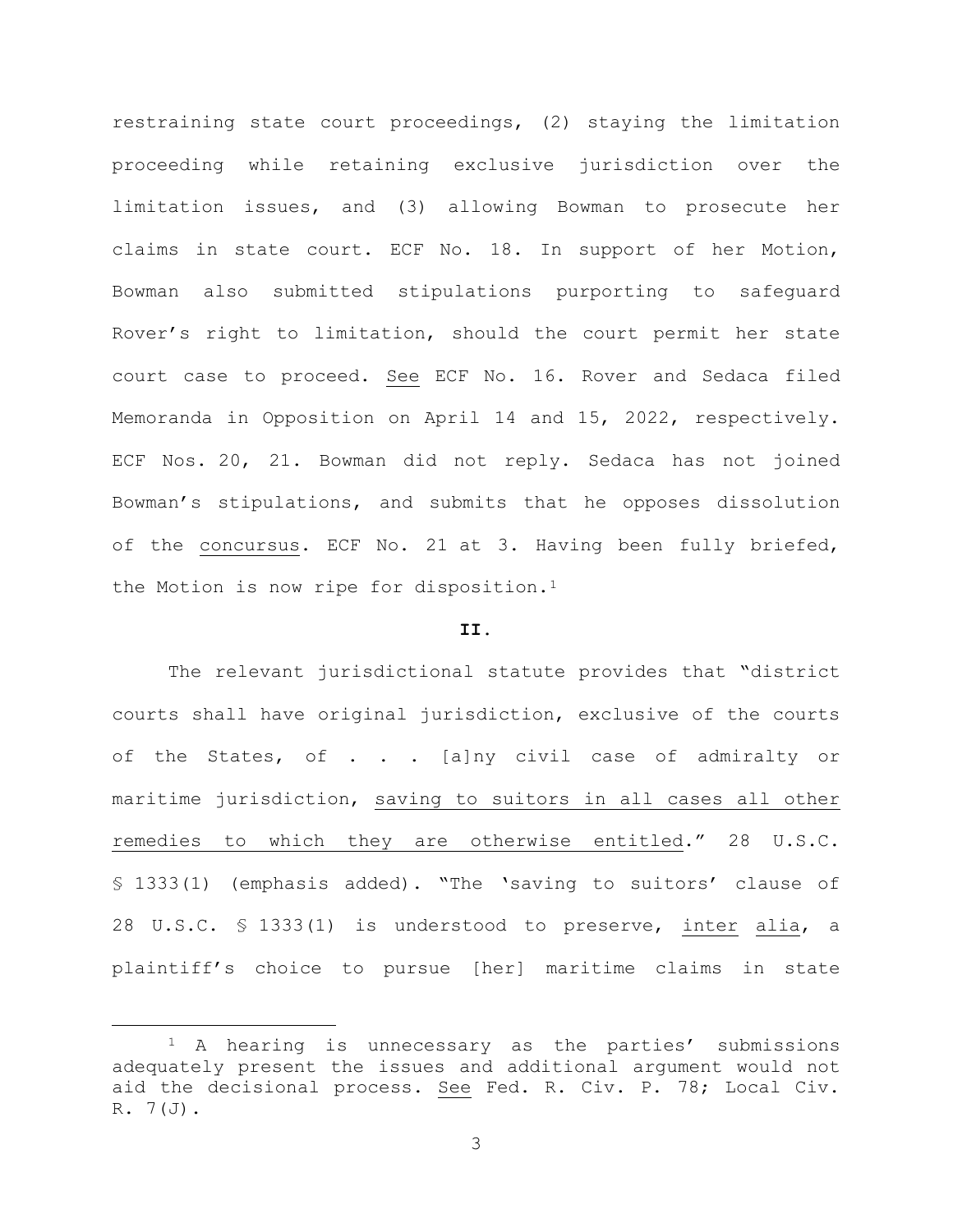court in front of a jury, unless there is some other basis for federal jurisdiction." In re Complaint of Great Lakes Dredge & Dock Co., 423 F. Supp. 3d 246, 248 (E.D. Va. 2019) (Morgan, J.) (citing Lewis v. Lewis & Clark Marine, Inc., 531 U.S. 438, 445 (2001)). In this case, Rover, as owner of the Explorer, invokes the Limitation of Liability Act.

Following a mishap involving a vessel, the Act establishes a procedure for a shipowner to limit its liability to "the value of the vessel and the pending freight." 46 U.S.C. \$ 30505(a).<sup>[2](#page-3-0)</sup> Claims subject to this protection include those "arising from . . . any loss, damage, or injury by collision, or any act, matter, or thing, loss, damage, or forfeiture, done, occasioned, or incurred, without the privity or knowledge of the owner." Id. § 30505(b). Qualifying owners may seek this protection by petitioning a district court within six (6) months of receiving notice of a claim. Id. § 30511(a). After filing, and once the owner establishes a limitation fund or provides other security,

<span id="page-3-0"></span><sup>2</sup> "Under the flotilla doctrine, in some circumstances a tortfeasor must surrender the 'combined means,' or flotilla of vessels, by which it undertook completion of the maritime contract, in order to limit liability." In re North Am. Trailing Co., 763 F. Supp. 152, 163 (E.D. Va. 1991) (Doumar, J.). Bowman "stipulates" that the instant limitation fund is measured by the "value of the [Explorer], its cargo and other vessels in its fleet." ECF No. 16 ¶ 1. However, she does not identify any other vessel in the Explorer's fleet that should be considered when determining the value of the limitation fund. This issue is ultimately irrelevant to the instant Motion because her stipulations treat Rover's valuation of the Explorer (\$602,222.53) as the interim limitation amount.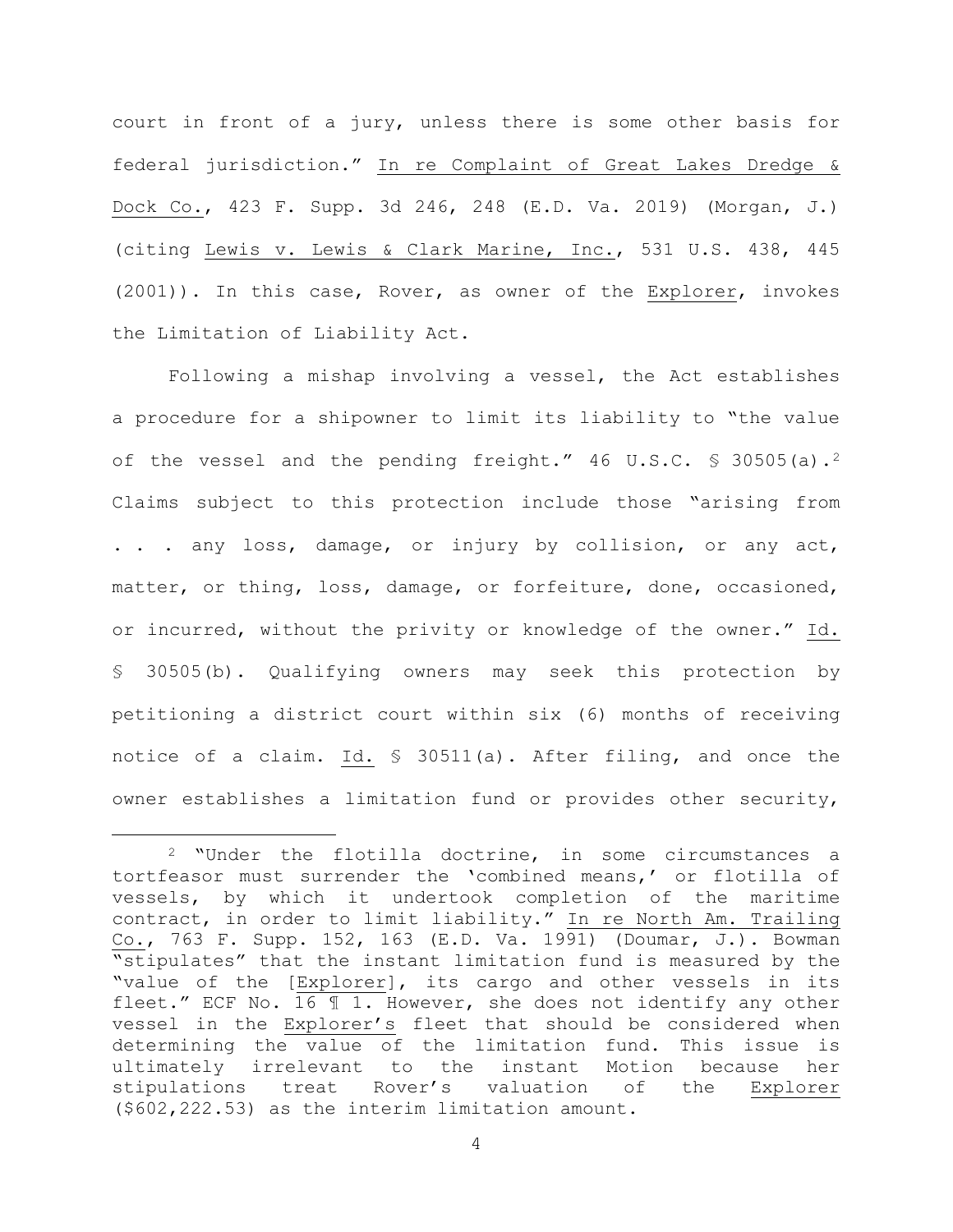it may petition the court for an injunction barring "further prosecution of any action or proceeding" against him or his property "with respect to any claim subject to limitation in the action." Supp. Admiralty Rule F(3). The district court must also "order that all claimants against the vessel and her freight file their claims with that court, creating a concursus of claims, 'to ensure the prompt and economical disposition of controversies in which there are multiple claimants.'" Great Lakes, (quoting In re Complaint of Lyon Shipyard, Inc., 91 F. Supp. 3d 832, 423 F. Supp. 3d at 248 834 n.1 (E.D. Va. 2015) (Smith, C.J.)).

This vehicle for limiting a shipowner's liability and marshaling all claims stemming from a maritime accident is in tension with 28 U.S.C. § 1333(1)'s "saving to suitors" clause. "One statute gives suitors the right to a choice of remedies, and the other statute gives vessel owners the right to seek limitation of liability in federal court." Lewis, 531 U.S. at 448.

[T]o resolve this tension, and to determine the proper forum to hear the case, a district court must assess whether, if the injunction against alternative proceedings were dissolved, the shipowner's "right to seek limitation of liability would be adequately protected." If the district court determines that the shipowner is adequately protected, then the injunction should be dissolved, although the federal court may nevertheless stay the limitation of liability action and retain jurisdiction over it. If the shipowner's right would not be adequately protected, then the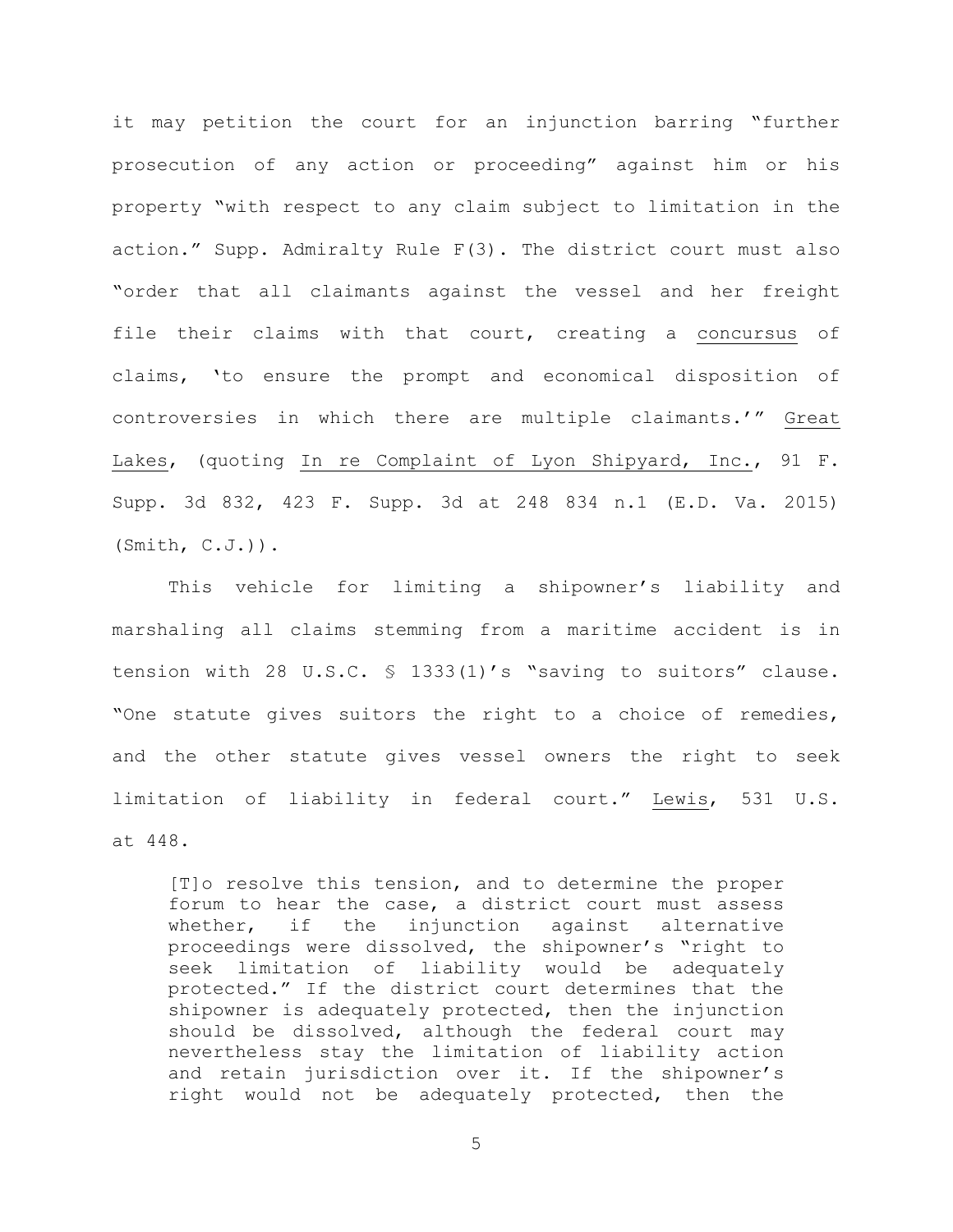district court must proceed to adjudicate, without a jury, the claims of liability.

Lyon, 91 F. Supp. 3d at 838 (quoting and citing Lewis, 531 U.S. at 448, 451, 453-54) (internal citations omitted).

A shipowner is adequately protected, making dissolution of the injunction proper, when (1) "there is only a single claimant" who makes certain stipulations, or (2) "the total claims do not exceed the value of the limitation fund . . . ." See Lewis, 531 U.S. at 451. "[A]n indemnity or contribution claim is sufficient to create a multiple-claim situation." Great Lakes, 423 F. Supp. 3d at 251.

While multiple claimants may be treated as one where they stipulate to certain conditions protecting a shipowner's right to limitation, "all claimants must agree to these stipulations in order to adequately protect the shipowner's right . . . ." Lyon, 91 F. Supp. 3d at 839. This remains true even when there are two claims against the limitation fund, with one claimant seeking only contribution or indemnification from the vessel owner. See Great Lakes, 423 F. Supp. 3d at 251-52. Ultimately, courts should decline to dissolve an injunction where doing so would potentially circumscribe a shipowner's right to limitation, as this right "takes precedence over the injured plaintiff's interest in his chosen state court forum." See id. at 249 (citing Odeco Oil & Gas Co., Drilling Div. v. Bonnette,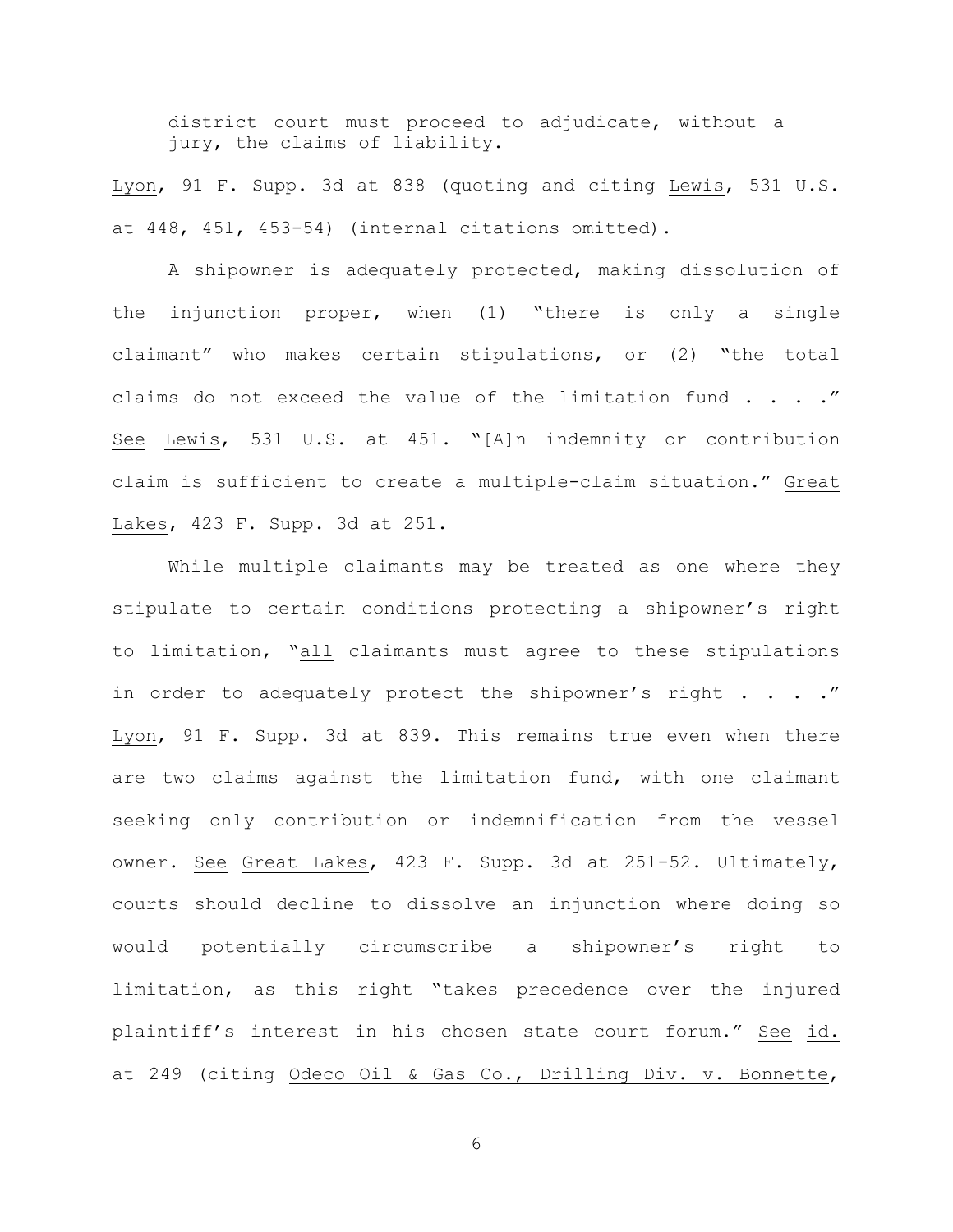74 F.3d 671, 675 (5th Cir. 1996)). With these legal principles in mind, the court addresses the case at bar.

# **III.**

Dissolving the injunction barring state court actions against Rover is not warranted at this time. Bowman's unilateral stipulations are insufficient to adequately protect Rover's rights under the Limitation of Liability Act, and the risk of late arriving claimants is best managed by first determining the value of the limitation fund.

The court first notes that Bowman's stipulation concerning the value of the limitation fund is at odds with her state court complaint. Though she submits that "the Value of the Limitation Fund exceeds the total amount" of her and Sedaca's claims, she provides nothing to support this assertion. ECF No. 16 ¶ 2. To the court's knowledge, the \$3,000,000 demand in Bowman's state court complaint still stands. See ECF No. 1 Ex. A (complaint filed in Virginia Beach Circuit Court). Bowman also does not refute Rover's representation that the Explorer's value "did not exceed" \$602,222.53. ECF No. 1 ¶ 9. It therefore appears that the stipulated interim value of the limitation fund does not exceed the amount of the claims against Rover.

Accordingly, dissolution of the injunction is only proper if Bowman's unilateral stipulations suffice to fully protect Rover's right to limitation, despite the inadequate fund. See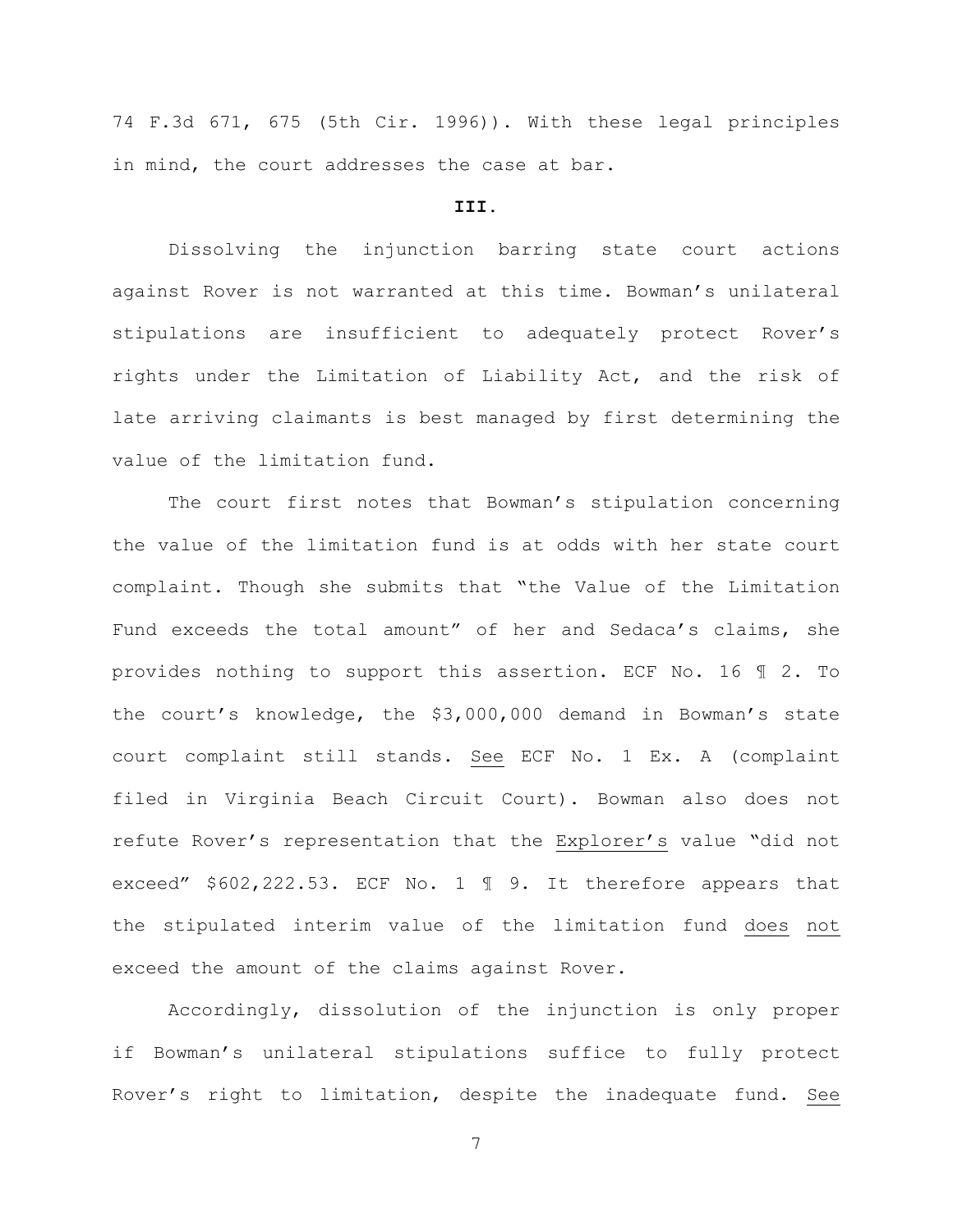Lyon, 91 F. Supp. 3d at 838-39. Bowman stipulates that, should the court grant her Motion, this court would retain the ultimate authority to adjudicate Rover's limitation claim, and that she will not enforce any judgment against Rover – or any co-liable party – that would cause Rover to pay more than the amount of the limitation fund. ECF No. 16 ¶¶ 3-8. Relatedly, she explains that any claim for attorneys' fees against Rover brought by a co-liable party would have priority over her own claim. Id. ¶ 9. She also relinquishes her ability to argue that any state court judgment would have res judicata effect in this limitation proceeding. Id. ¶ 3. In sum, Bowman submits that she will not take any action to impair Rover's right to limitation.

Bowman's promise not to enforce any portion of a judgment exceeding the limitation fund against any party protects Rover from excessive liability stemming directly from Bowman's claim. And, the prioritization of any co-liable party's claim for attorney's fees makes the prospect of such a claim triggering excess liability unlikely, though not necessarily impossible.[3](#page-7-0) Therefore, the court recognizes that these stipulations afford Rover several important protections. However, without similar

<span id="page-7-0"></span><sup>&</sup>lt;sup>3</sup> At this juncture, it appears highly unlikely that Sedaca's attorneys' fees would approach \$602,222.53, the interim stipulated value of the limitation fund. Of course, the court cannot predict the course of litigation, and is unaware of the parties' motivation to litigate. If a state court judgment is appealed and remanded for further proceedings, the parties could incur substantial costs.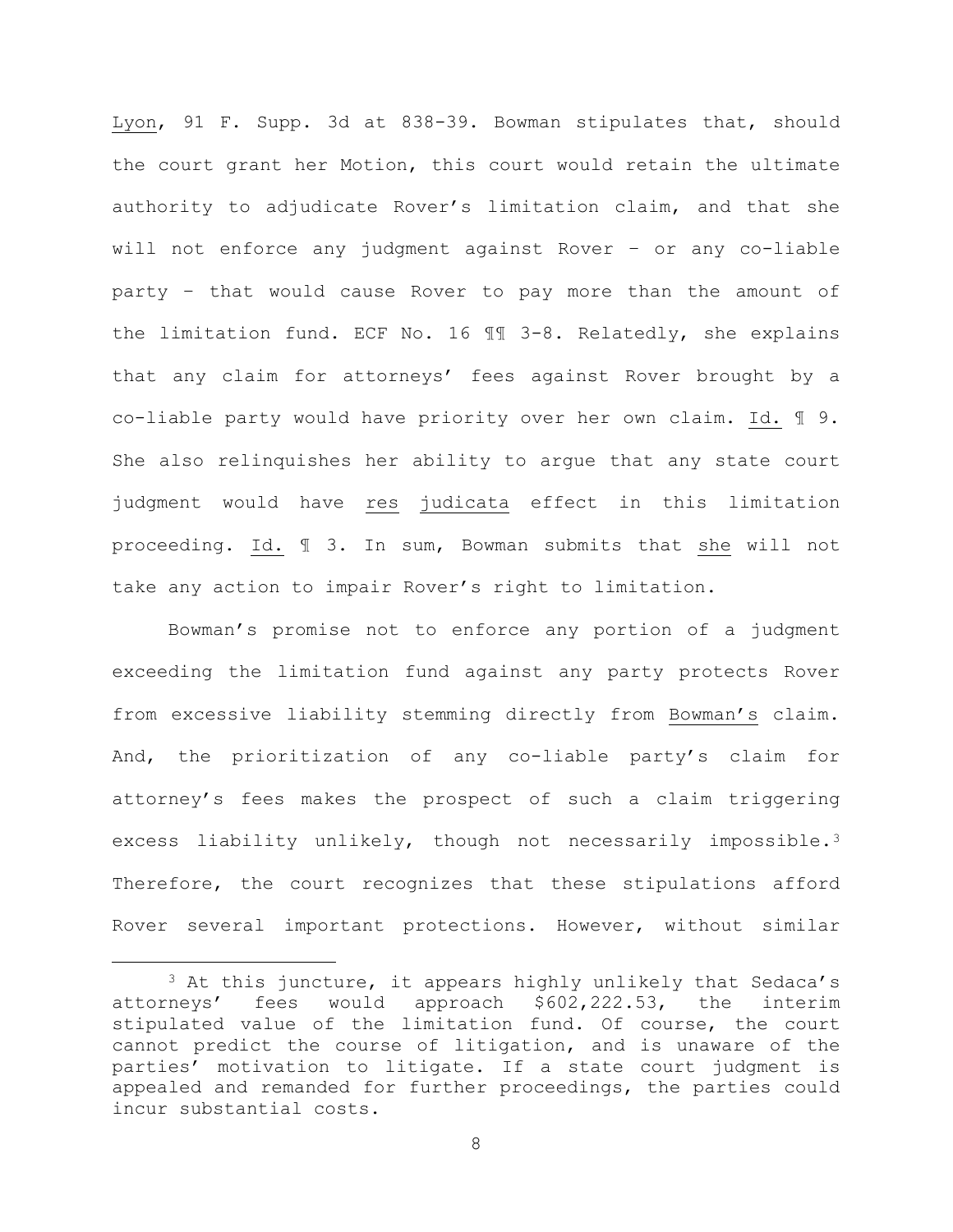concessions made by Sedaca, they are insufficient to fully protect Rover's rights under the Limitation of Liability Act. The rule in this district, announced under circumstances mirroring those of the instant case, is clear: unless all claimants agree to waive both (1) claims in excess of the limitation fund, and (2) res judicata, a shipowner's right to limitation is not adequately protected. Great Lakes, 423 F. Supp. 3d at 252. Sedaca has not agreed to either stipulation, making dissolution of the injunction inappropriate at this time.

Moreover, Bowman cannot do anything to address Rover's understandable concern that late-arriving plaintiffs could drive its liability beyond the amount of the limitation fund. See ECF No. 20 at 1 (noting that the Explorer had 120 people on board during the February 22, 2020, voyage).[4](#page-8-0) Should the court dissolve the injunction and new parties appear to file claims against Rover or Sedaca, the court would be forced to intervene to protect Rover from exposure to excess liability.[5](#page-8-1) For this reason, establishing the value of the limitation fund prior to assessing the merits of each claim is the most prudent and

<span id="page-8-0"></span><sup>4</sup> Bowman failed to address this issue in her Memorandum in Support, ECF No. 19, and failed to reply.

<span id="page-8-1"></span><sup>5</sup> The federal statute of limitations for maritime personal injury claims is three (3) years. 46 U.S.C. § 30106. Though the statute of limitations for personal injury claims under Virginia law is two (2) years, various tolling events may extend this period. See Va. Code Ann. §§ 8.01-243 (two (2) year limit), 8.01-229 (tolling events).